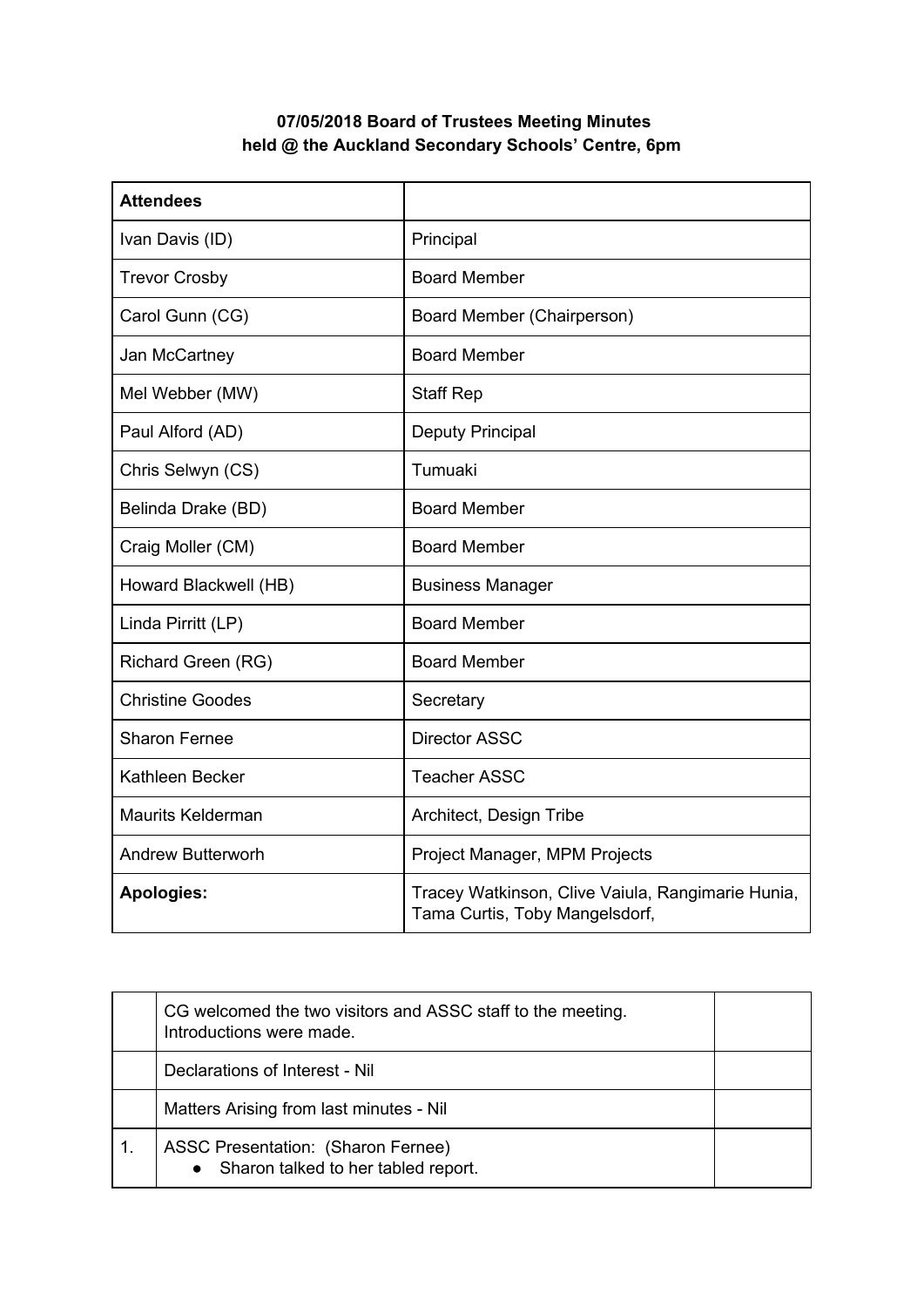|    | ASSC is a timeout place for students who are struggling. They<br>typically stay a term or two and then return to their source<br>school.<br>Sharon talked about the staff and students at the centre and<br>$\bullet$<br>their day-to-day routine and struggles.<br>There are going to be challenges around the rebuild, which is<br>$\bullet$<br>due to start in October of this year.<br>The school might have to close during the rebuild, unless an<br>$\bullet$<br>alternative building can be sourced to accommodate them all.<br>If accommodation can not be found Kathleen and Sharon would<br>$\bullet$<br>like to work, perhaps with the ministry, to develop a plan for the<br>activity centre or develop pastoral care, participate in<br>professional development and visit other schools.<br>They are open to ideas about what the staff could do. By term<br>$\bullet$<br>4, they will be able to do intake interviews in a portacom.<br>Maurice, the architect for the new build, presented plans for the<br>$\bullet$<br>proposed new ASSC.<br>Andrew, from MoE, is managing the project and negotiating with<br>$\bullet$<br>contractors.<br>WSC BoT will need to decide what is going to happen to the<br>$\bullet$<br>staff if the ASSC closes during the rebuild.<br>Sharon will work with Ivan and Paul to develop some options for<br>the operation of ASSC during the rebuild.<br>The board requested an update report for the next meeting.<br>$\bullet$ | Action |
|----|-----------------------------------------------------------------------------------------------------------------------------------------------------------------------------------------------------------------------------------------------------------------------------------------------------------------------------------------------------------------------------------------------------------------------------------------------------------------------------------------------------------------------------------------------------------------------------------------------------------------------------------------------------------------------------------------------------------------------------------------------------------------------------------------------------------------------------------------------------------------------------------------------------------------------------------------------------------------------------------------------------------------------------------------------------------------------------------------------------------------------------------------------------------------------------------------------------------------------------------------------------------------------------------------------------------------------------------------------------------------------------------------------------------------------------------------------------------------------------------|--------|
| 2. | Finance Report: (Howard - verbal)<br>HB spoke to the Finance Committee minutes.<br>Accounts are still draft. Auditors still working on them but they<br>$\bullet$<br>will be submitted to the Ministry by the end of May.<br>HB is in the process of tightening up on finance processes.<br>$\bullet$<br>The Finance Committee considered the living wage. Some staff<br>$\bullet$<br>are not getting the living wage (\$20.55 per hour as at<br>September 2018). HB estimates it would cost the school about<br>\$50,000 per year to become a living wage employer. This<br>would be an ongoing and incremental cost as the living wage<br>increases.<br>BoT members all expressed strong support for becoming a<br>$\bullet$<br>living wage employer.<br><b>Resolution:</b><br>That board resolves that WSC - NPOW becomes a living wage<br>employer from 1st January, 2019. (Ivan Davis/Trevor Crosby -<br>passed by consensus)<br>International Student fees were discussed.<br><b>Resolution:</b><br>That the board accepts the Finance Committee's recommendation<br>to increase fees for international students to \$18,500 per year for<br>tuition in 2019. (Trevor Crosby/Ivan Davis - passed by consensus)<br>The board understands that this will not apply to students who<br>have already paid.<br>JM requested a full report on international student results and<br>$\bullet$                                                                                      | Action |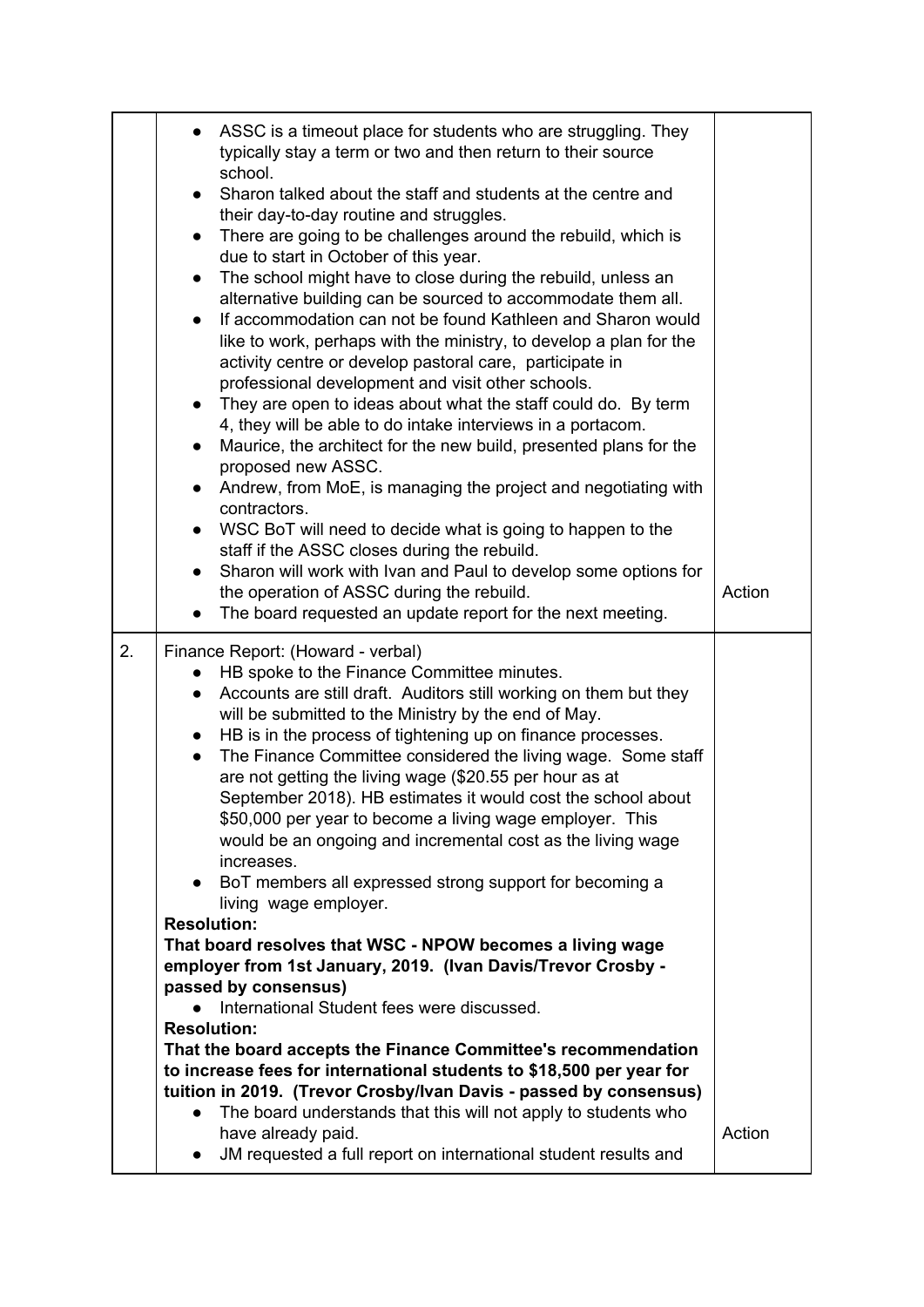|    | the impact that these results has on the school's overall results.                                                                                                                                                                                                                                                                                                                                                                                                                    |        |
|----|---------------------------------------------------------------------------------------------------------------------------------------------------------------------------------------------------------------------------------------------------------------------------------------------------------------------------------------------------------------------------------------------------------------------------------------------------------------------------------------|--------|
|    | 7.25pm: Dinner                                                                                                                                                                                                                                                                                                                                                                                                                                                                        |        |
| 3. | Principal's Report:<br>This report taken as read.<br>$\bullet$<br><b>Annual Plan</b><br><b>Resolution:</b><br>CG (Chair) recommends that the Annual Plan for 2018 be adopted.                                                                                                                                                                                                                                                                                                         |        |
|    | Adopted by consensus.<br>Principal's Appraisal<br>• Discussion around the Principal's Appraisal.<br>• ID has received an exemplary report and the board<br>congratulates him.<br>• CG recommends that in future a summary appraisal report is<br>presented to the full board, subject to future review of the                                                                                                                                                                         | Action |
|    | Principal's Appraisal Policy.<br>Policy Committee to review the Principal's Appraisal Policy.<br>$\bullet$<br>Appointment of a part-time DP (back-filling for PA while he is leader of<br>Kahui Ako):<br>JM asked about the composition of the interviewing panel. LP is<br>available to be on this panel.<br>$\bullet$ ID to second LP on.                                                                                                                                           | Action |
|    | <b>Resolution:</b><br>7.55pm: ID asked for the meeting to move into public-excluded<br>business to protect the privacy of individuals. (Ivan Davis/Trevor<br>Crosby - carried)                                                                                                                                                                                                                                                                                                        |        |
|    | <b>Resolution:</b><br>8.20pm: The matters having been dealt with satisfactorily, ID<br>moved that the meeting move out of public-excluded business.<br>(Ivan Davis/Trevor Crosby - carried)                                                                                                                                                                                                                                                                                           | Action |
|    | LP outlined her concerns about staff seeking health advice<br>$\bullet$<br>onsite.<br>The Policy Committee will consider how this is covered by our<br>$\bullet$<br>existing policies.                                                                                                                                                                                                                                                                                                |        |
| 4. | Council-funded gym opportunity.<br>Council has signed an agreement for them to fund PWC to<br>represent WSC/NPoW's interests in development of the<br>business case.<br>• The financial terms of PWC's engagement are confidential and<br>commercially sensitive.<br><b>Resolution:</b><br>That the Board proceeds with engaging Pricewaterhouse Coopers<br>to represent WSC - NPOW's interests in the business case for the<br>proposed gym extension.<br>(Moved Carol Gunn - Chair) |        |